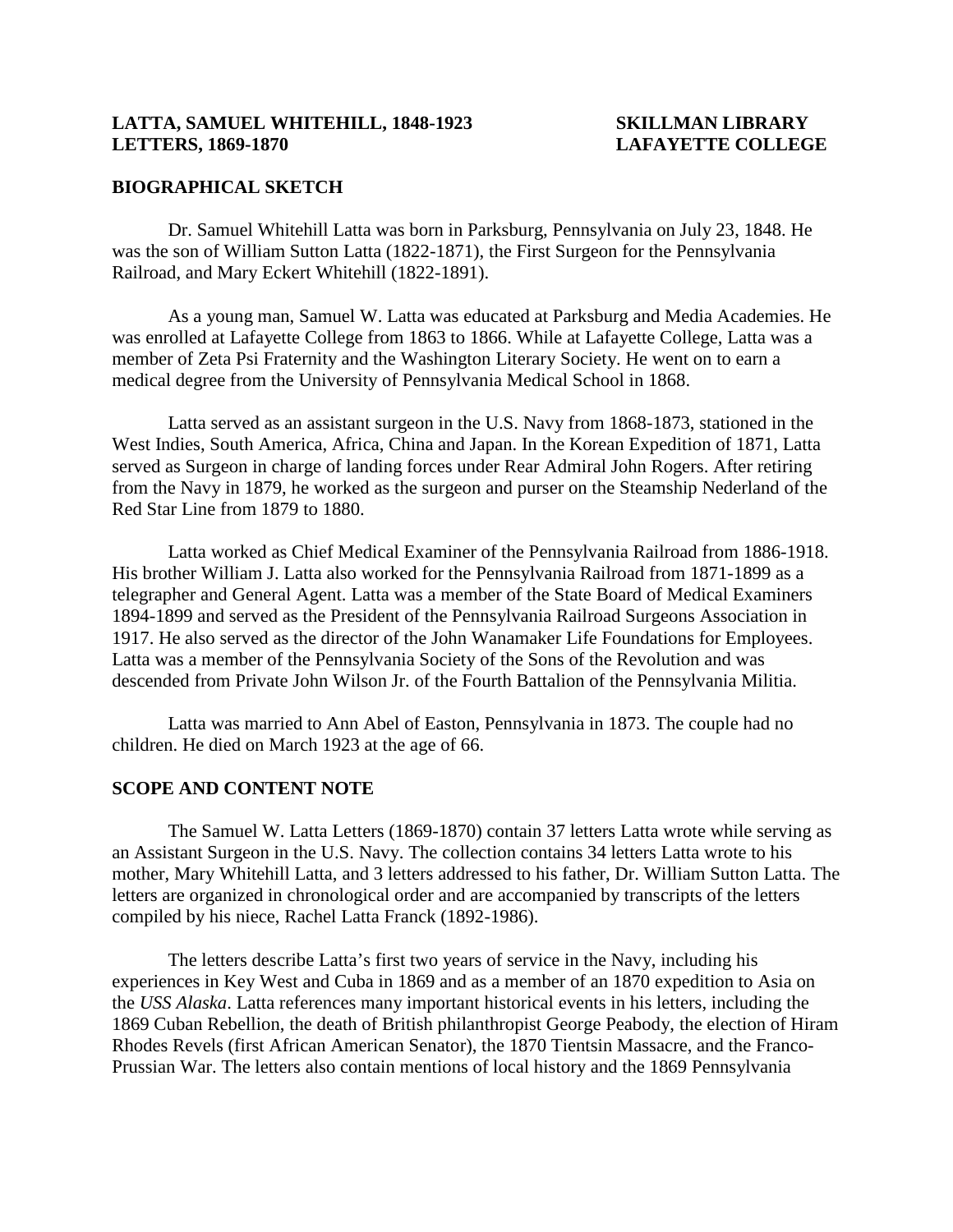Governor's Race. The collection also includes several miscellaneous items of Latta's, including a prescription he wrote in 1917.

Latta wrote the first five letters from April through August 1869 while onboard the *USS Gettysburg* and *USS Contoocook* in Key West, Florida and Cuba. In these letters Latta describes life as a naval doctor, dealing with outbreaks of yellow fever and dysentery among the troops. The letter also mentions the ongoing conflict between Cuba and Spain and how he has witnessed large violent mobs and the besieging of a local town by rebels. Latta was unhappy with the warm climate and living conditions onboard the *USS Gettysburg* and expresses a desire to return home to his family and fiancée in Pennsylvania.

The next four letters were written in September 1869 from a Naval Quarantine Hospital in Portsmouth, New Hampshire as Latta recovered from an unspecified severe illness. In the letters, Latta details his recovery process and life in the Quarantine Hospital, including a fishing trip. Latta was frustrated with the slow pace of his recovery and wanted to return home as soon as possible.

After being discharged from the hospital, Latta was stationed on the *USS Gettysburg* in Brooklyn, New York in October and the *USS Alaska* in Boston, Massachusetts for the month of December. He recounts the bittersweet experience of celebrating Christmas away from home and his future plans to marry his fiancée Annie Abel of Easton, PA.

Latta's first 11 letters of 1870 are dated from January to March and describe the *USS Alaska's* preparations for its upcoming journey to Asia. He describes the process of setting up medical facilities on a new ship and vaccinating the crew against smallpox. While waiting to set sail, he attended a performance of Hamlet with Edwin Booth in the title role. Latta also writes about his experiences navigating the New York social scene, and his friendship with the wife of Silas Weir Roosevelt (1823-1870). He also mentions making several trips back to Easton to see family and friends while waiting for the *USS Alaska* to finally set sail.

The *USS Alaska* set sail for China in late March, 1870. In his next ten letters, Latta describes the journey from New York to Cape Town, South Africa, including the Neptune Ritual, during which men crossing the Equator for the first time have their heads ceremoniously shaved. The letters also contain descriptions of life at sea and Latta's organization of an onboard Church choir. The ship reached South Africa in late June and Latta greatly appreciated finally receiving letters his family had written him and wrote about the beauty of Cape Town.

The next four letters describe the journey from South Africa to China, mentioning stops on Johanna Island, Singapore and the Straits of Malacca. Latta found the culture in these places to be very foreign and also about writes serving on the Court Martial of several sailors who tried to desert in Cape Town.

The *USS Alaska* reached China in September, 1870 and the rest of Latta's letters are written from Asia. He describes his impression of U.S. diplomacy following the murder of French nuns at Tientsin. Latta asserted the French would retaliate if they were not occupied with the ongoing war against Prussia. Latta recounts experiencing the U.S.S. Alaska's journey to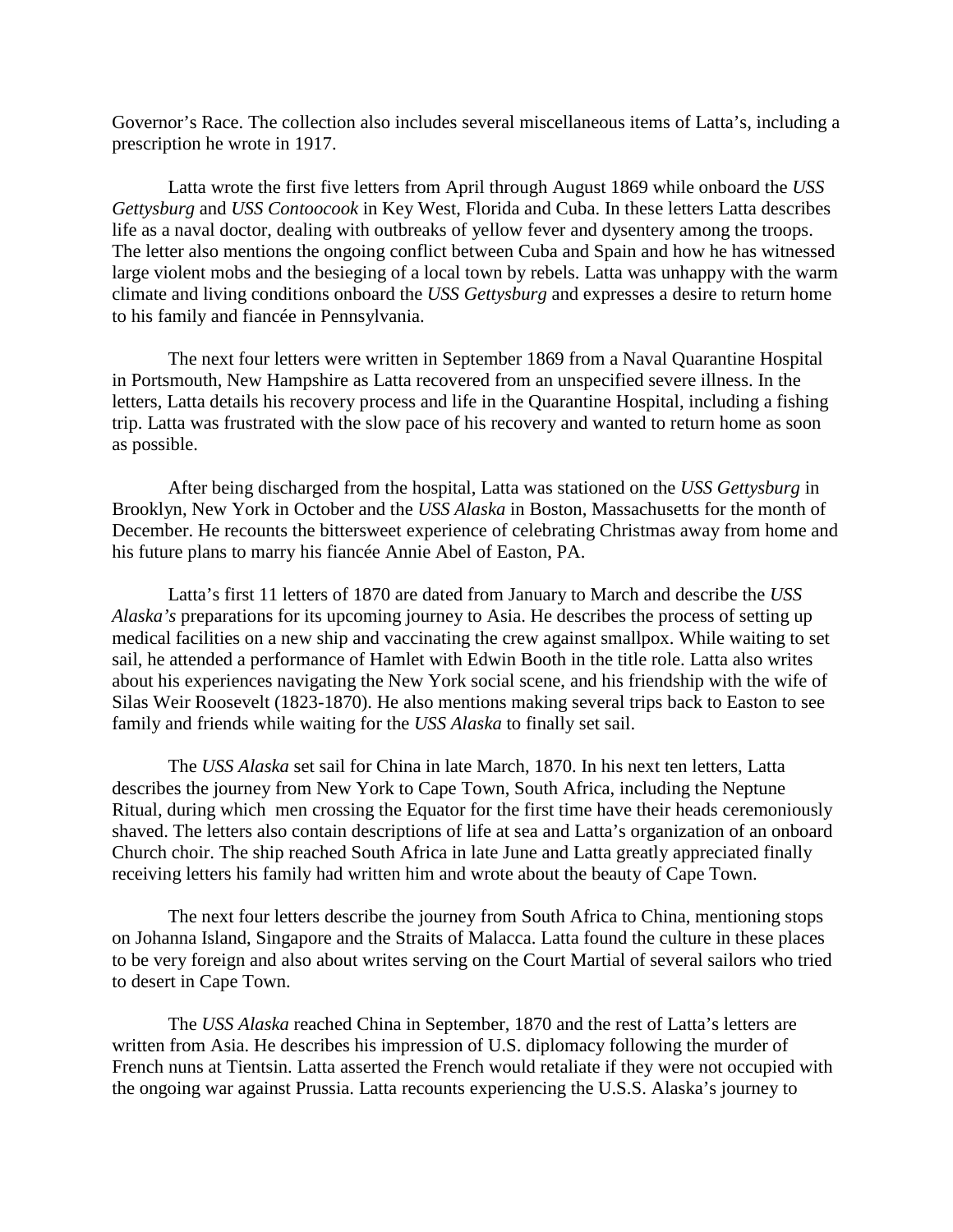Shanghai and 640 mile trip down the Yang Ste Kiang River from Shanghai to Hangchow, the first American war ship that made this trip. Latta's letters from China include a rough sketch of the *USS Alaska's* route from Saigon to Shanghai and a drawing of the *USS Alaska.*

Latta describes the experience of visiting several Asian cities including Hong Kong and Nanking and his impressions of Chinese culture. After visiting Shanghai in December, 1870, Latta described it as the "Paris of the East" and proudly described the number of American ships in the city, believing only England could rival America's financial influence in the late  $19<sup>th</sup>$ century. Latta's last letters of 1870 describe celebrating Christmas at sea and his belief that he would remain at sea until at least 1872.

Latta's letters reveal a deep devotion to his family and friends. He inquires often after family members and friends and loved to receive local gossip. Latta also expressed a desire that his siblings would write to him more often. He often adopted a teasing tone when mentioning his fiancée, Annie Abel and offered career advice to his brother William Jr., urging him to pursue his education. Latta was also interested in local news and politics, often asking his mother to send him copies of the local newspaper and to keep him informed about current events. He was a Democrat who supported Asa Packer in the 1869 Pennsylvania Governor's race and a devoted Presbyterian.

Additional Latta family papers can be found at the Winterthur Library and Museum in Winterthur, Delaware.

#### **INVENTORY**

Folder

| $\mathbf{1}$   | SWL to Mother: 1869 (Apr. 25) 4p. | Key West, FL       |
|----------------|-----------------------------------|--------------------|
| $\overline{2}$ | SWL to Mother: 1869 (May. 11) 4p. | Key West, FL       |
| 3              | SWL to Mother: 1869 (Jul. 13) 8p. | Santiago de Cuba   |
| $\overline{4}$ | SWL to Mother: 1869 (Jul. 21) 4p. | St. Iago de Cuba a |
| 5              | SWL to Father: 1869 (Aug. 1) 5p.  | Key West, FL       |
| 6              | SWL to Mother: 1869 (Sep. 16) 6p. | Portsmouth, NH     |
| 7              | SWL to Father: 1869 (Sep. 17) 3p. | Portsmouth, NH     |
| 8              | SWL to Mother: 1869 (Sep. 20) 4p. | Portsmouth, NH     |
| 9              | SWL to Mother: 1869 (Sep. 22) 4p. | Portsmouth, NH     |
| 10             | SWL to Mother: 1869 (Oct. 10) 4p. | Brooklyn, NY       |
| 11             | SWL to Mother: 1869 (Dec. 15) 2p. | Boston, MA         |
| 12             | SWL to Mother: 1869 (Dec. 28) 4p. | Boston, MA         |
| 13             | SWL to Mother: 1870 (Jan. 25) 2p. | Battery, NY        |
| 14             | SWL to Mother: 1870 (Jan. 29) 2p. | Battery, NY        |
| 15             | SWL to Mother: 1870 (Feb. 2) 4p.  | Battery, NY        |
| 16             | SWL to Mother: 1870 (Feb. 18) 3p. | Battery, NY        |
| 17             | SWL to Mother: 1870 (Feb. 23) 3p. | Battery, NY        |
| 18             | SWL to Mother: 1870 (Mar. 4) 4p.  | Battery, NY        |
| 19             | SWL to Mother: 1870 (Mar. 10) 4p. | Battery, NY        |